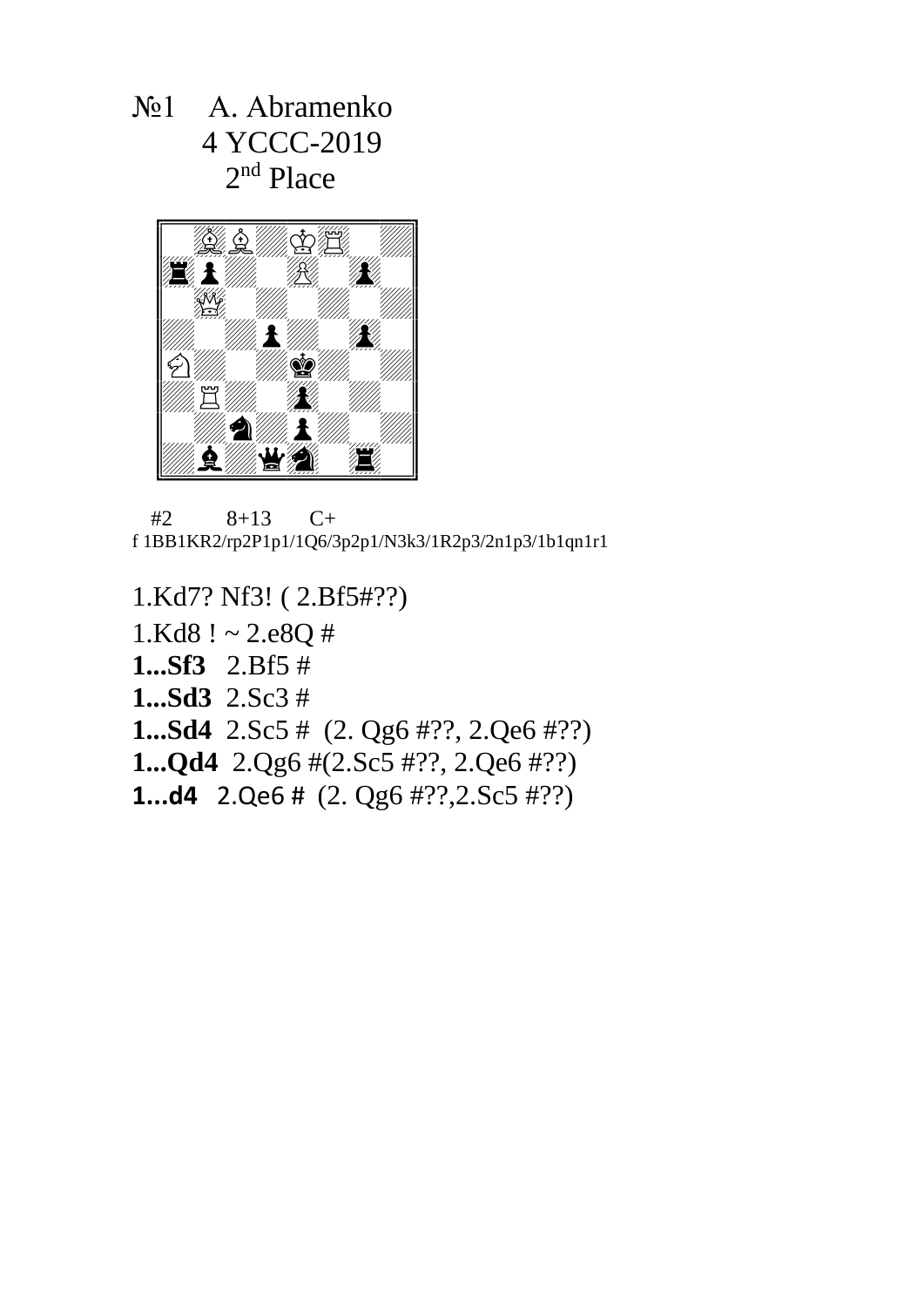№2 А. Аbramenko «Кубок Чемпионов Мира» г. Казань 2021г 1<sup>st</sup> Place



#2 9+9 C+ 3R4/n7/3Q4/pP4bq/K1k3r1/n5r1/2N1PPb1/B4N2

| 1.e4?                 |             |
|-----------------------|-------------|
| 1Re4 2.Qd5# $(A)$     |             |
| 1Be4 2.Qd4#(B)        |             |
| 1Be3 2.Nxa3# $(C)$    |             |
| $1Bf6$ $2.Nd2# (D)$   | 1Rd3!       |
| 1.e3?                 |             |
| $1$ Re3 2.Nd2#(D)     |             |
| 1Be3 2.Na3# $(C)$     |             |
| 1Bd5 $2.Qxd5# (A)$    |             |
| $1Rd4$ $2.Qxd4# (B)$  | 1Sb1!       |
| 1.f3?                 |             |
| 1Rf3 $2.Qd5#(A)$      |             |
| 1Bf3 2.Na3# (C)       | $1$ Bc $1!$ |
| 1.f4!                 |             |
| 1Rf4 2.Nd2#(D)        |             |
| $1Bf4$ 2. $Qxd4# (B)$ |             |
| $1Rd3$ $2.exd3#$      |             |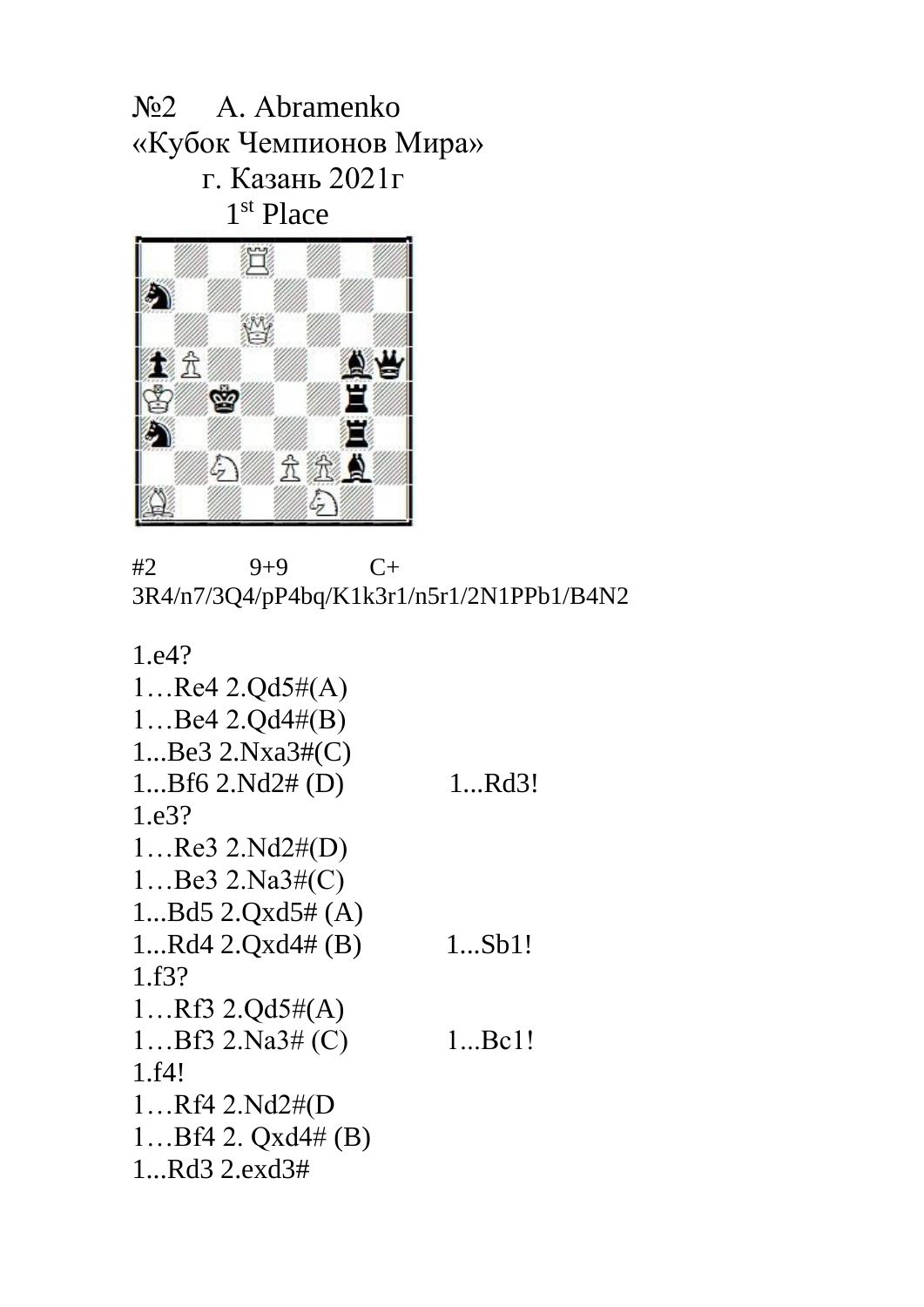№3 А. Аbramenko **5-й YCCC 2021г. 4-6 th Place**



 $#2$  8+10 C+ f b2n3B/3R4/1p6/1Pk5/KR4p1/NP4pq/7r/b1r4B

1.Re4? Sc6! (2.Rd5#??) 1.Rbd4? Rb2! (2.Bd4#??)

 $1. Rf4! \sim 2. b4#$ 1...Bc3 2.Rc4# (**Ba1)** 1...Rb2 2.Bd4# (**Ba1 Bh8)** 1...Sc6 2.Rd5# **(Ba8 Bh1)**  White combinations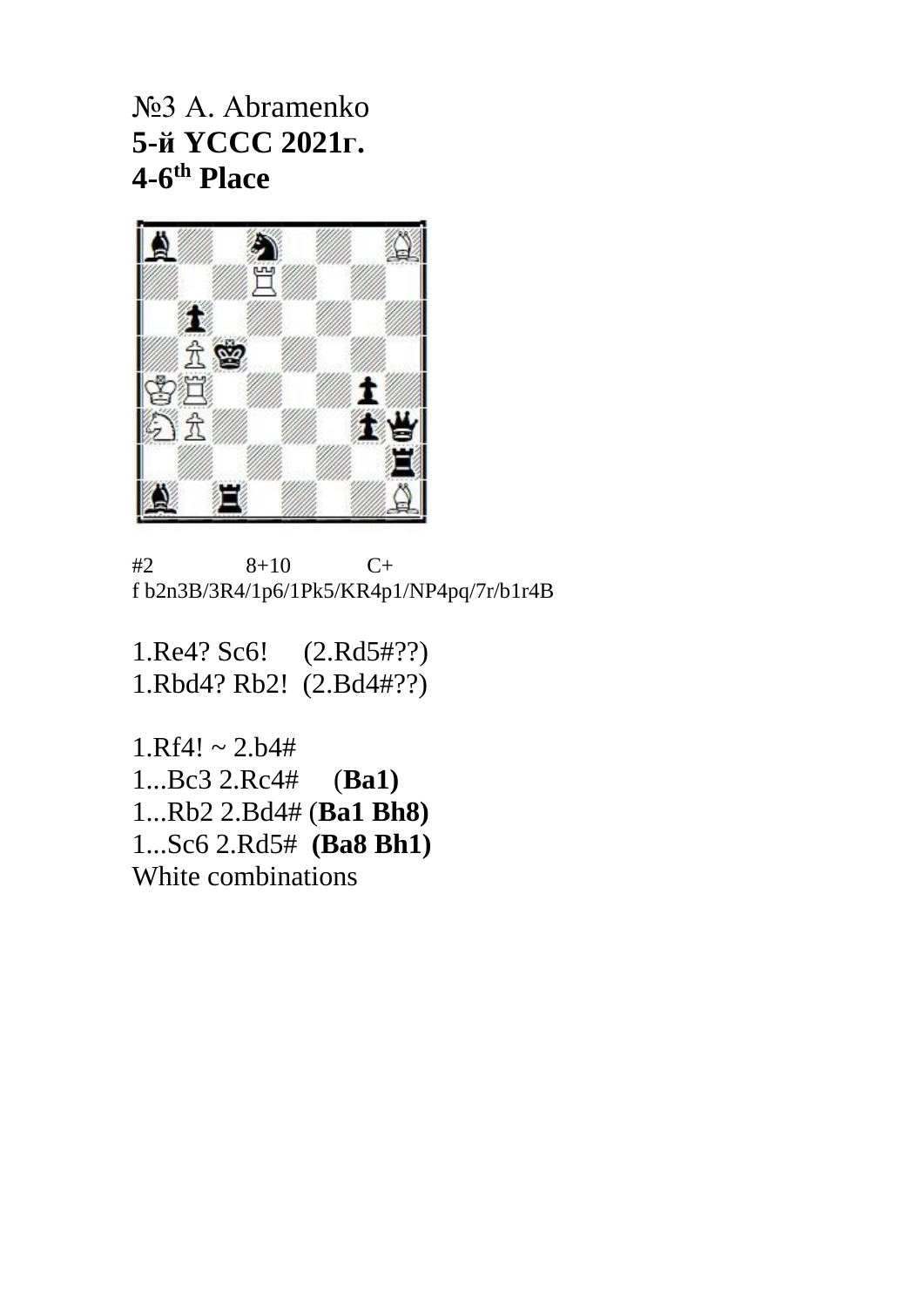№4 А. Аbramenko  **5-й YCCC 2021г.**  9 th **Place**



 $#2 \qquad 10+10 \qquad C+$ 1Bb3KR/2rppR2/7p/5Bk1/r1Q2pP1/4P1P1/6Nq/2b5

**1.ef+?** Bxf4! **1.gf+?** Qxf4! **1.Qxf4+?** Rxf4!

 $1.Kh7! \sim 2.Rg8#$ 1...Bb2 **2.ef#** 1...Qh5 **2.gf#**  1...Ra6 **2.Qxf4#**  1...Rc6 **2.Bxf4# Task**